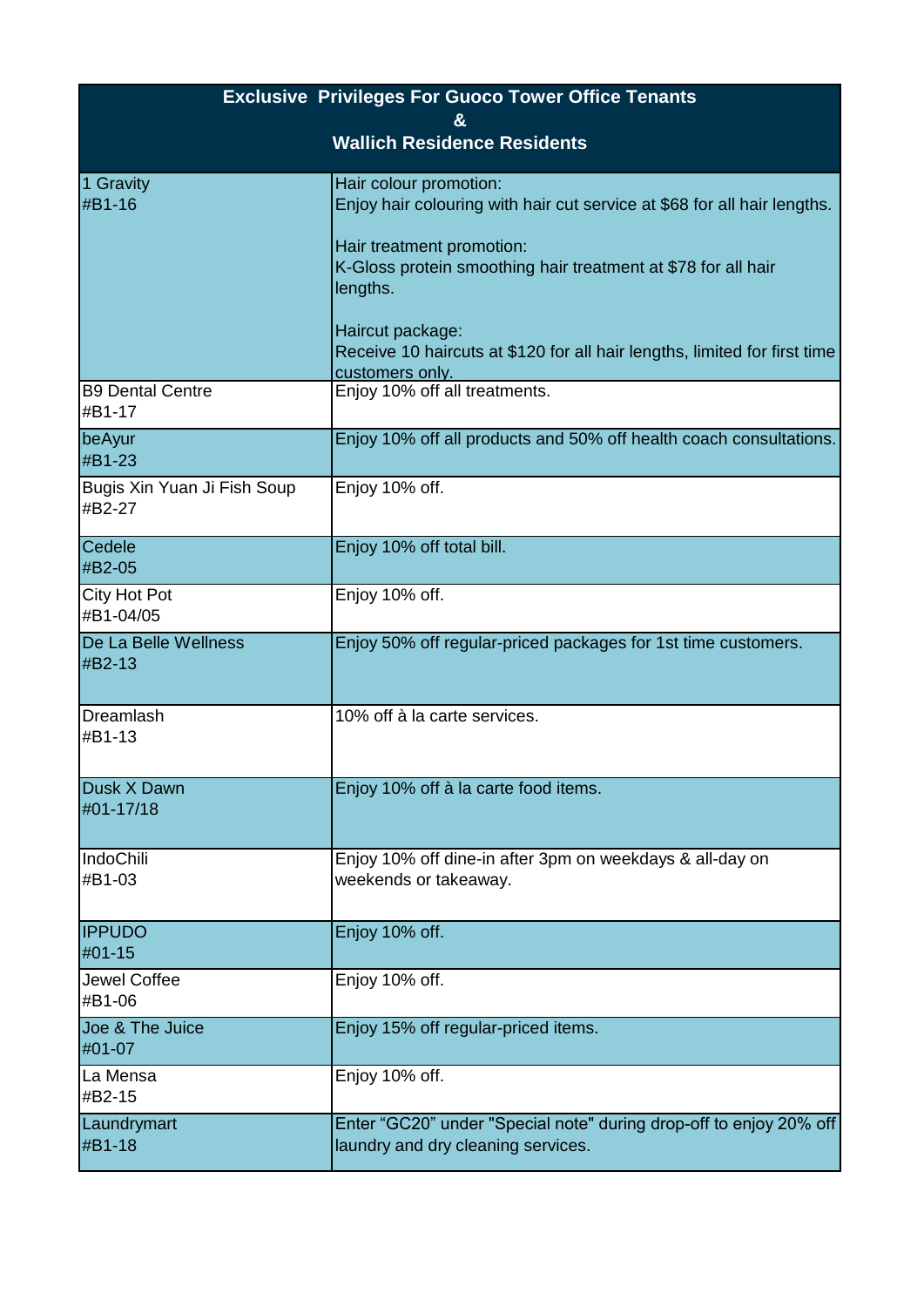| Little Farms<br>#B2-06                                                           | Enjoy 15% off total bill for new members.<br>Valid for one-time use per customer, per household.                                                                                                                                                                                                                                                                         |
|----------------------------------------------------------------------------------|--------------------------------------------------------------------------------------------------------------------------------------------------------------------------------------------------------------------------------------------------------------------------------------------------------------------------------------------------------------------------|
| Makai Pokè<br>#B1-08                                                             | Enjoy 10% off with minimum spending of \$10.                                                                                                                                                                                                                                                                                                                             |
| Milksha<br>#B2-28                                                                | Enjoy 15% off with a minimum purchase of 2 beverages in a single<br>receipt.                                                                                                                                                                                                                                                                                             |
| <b>Pixie Nail Spa</b><br>#B1-19/20                                               | Enjoy 20% off Gelish manicure & pedicure services or 30% off<br><b>Callus Treatment.</b><br>• Strictly by appointments only.<br>. Limited to only first-time customers of Pixie Nail Spa and those<br>who have not visited for the past 18 months, aged 18 years and<br>above.<br>• Male customers are subject to a \$5 surcharge.<br>• Public holiday surcharges apply. |
| Porcelain<br>#01-02                                                              | Enjoy 10% off regular priced products.                                                                                                                                                                                                                                                                                                                                   |
| <b>Preclous Thoughts</b><br>#B1-22                                               | Enjoy 5% off regular priced items.                                                                                                                                                                                                                                                                                                                                       |
| Qin Ji Rougamo<br>#B2-04                                                         | Enjoy 10% off.                                                                                                                                                                                                                                                                                                                                                           |
| Racines The Restaurant @<br>Sofitel Singapore City Centre,<br>Level <sub>5</sub> | Enjoy 10% off à la carte food menu.<br>Not valid on public holidays, eve of public holidays and special<br>promotions.<br>Please call 6428 5000 for reservations.                                                                                                                                                                                                        |
| 1864 The Bar @ Sofitel<br>Singapore City Centre, Level 5                         | Enjoy 10% off afternoon tea.<br>Not valid on public holidays, eve of public holidays, festive periods<br>and special promotions.<br>Please call 6428 5000 for reservations.                                                                                                                                                                                              |
| Samurice<br>#B1-07                                                               | Enjoy 10% off with minimum spending of \$10.                                                                                                                                                                                                                                                                                                                             |
| <b>SBCD Korean Tofu House</b><br>#B1-01/02                                       | Enjoy 10% off on weekdays after 5pm or all-day on weekends<br>including eve of Public Holidays, Eve of Public Holidays.                                                                                                                                                                                                                                                  |
| Syohachi Yakiniku<br>#01-13                                                      | 5% off on food items from Mondays to Thursdays excluding public<br>holidays, eve of public Holidays.                                                                                                                                                                                                                                                                     |
| The Daily Cut<br>#B2-16                                                          | Enjoy 10% off total bill.                                                                                                                                                                                                                                                                                                                                                |